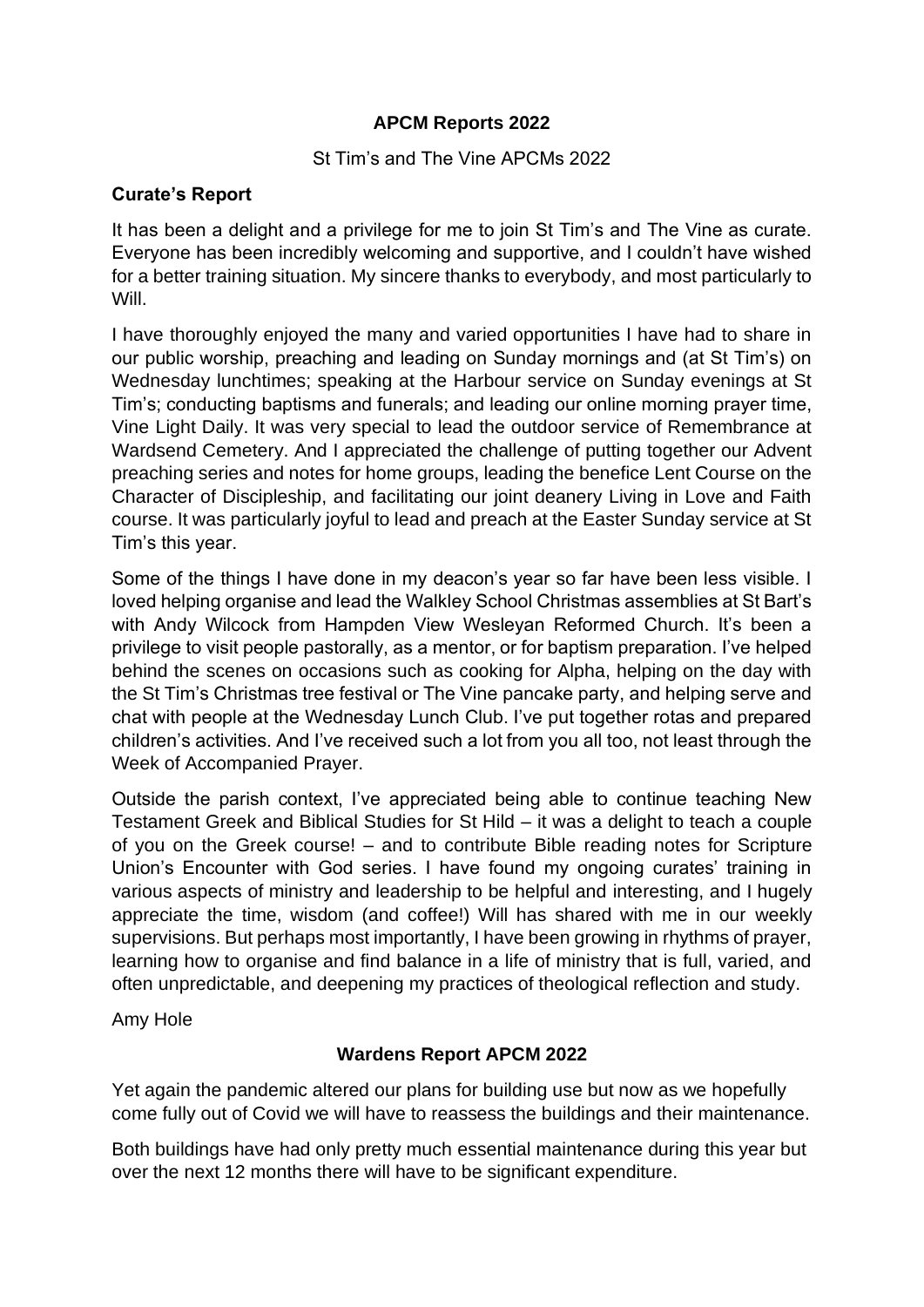The subsidence at Stephens has worsened around the porch and we are now having reports done which will be followed by underpinning. Thankfully it will only need to be in the Porch area.

The electrics at Barts in terms of heating and lighting will have to be restructured this year.

Thankfully both buildings are now being used regularly. The Rock have now left Stephens but we have been grateful to them for using it and for the income stream. They in turn were very grateful to us for allowing them to rent it.

Their place has now been taken by St Phillips who are using the building during the week and on weekends.

IMHOP are also regularly using Stephens which is great.

As we have returned to "normal", rotas have started again and the Wardens are very grateful to those that share Sunday wardening duties, are on coffee rotas and have kept the garden clean and tidy. The tech team have also taken on quite a lot of responsibility with streaming etc. and this will only increase as we look at maybe a worship team in the future.

As we gather more and grow as a church, rotas inevitably follow so please let us know if you would like to be involved in helping out.

A massive thank you to the PCC and Standing Committee from the Wardens for all their help and encouragement and particular thanks to Will and Amy who make the wardens lives so easy especially as they are in turn very busy.

A very BIG THANK YOU to Jackie our administrator who does so much to help the Wardens and The Vine.

#### **THE VINE SHEFFIELD HOUSE OF PRAYER AT ST. STEPHEN'S REPORT TO APCM, MAY 2022**

#### **Introduction**

Over the course of this last year, The House of Prayer at St. Stephen's has moved from it's embryonic forms within the covid years, to the tentative steps of a growing community. This report is based on the report given to PCC in March of 2022.

At the Away Day in September 2021, PCC considered a number of "next steps" to take. These included considering a reallocation of designated funds, investing in our Sunday worship (including a children's and family worker), and receiving and responding to the S6 Mission Audit (which has begun to be actioned). The other area of consideration was "with regard to a sustainable worshipping community in Netherthorpe/Upperthorpe", which had been on our heart for a while, and the "next steps" from the PCC Away Day included: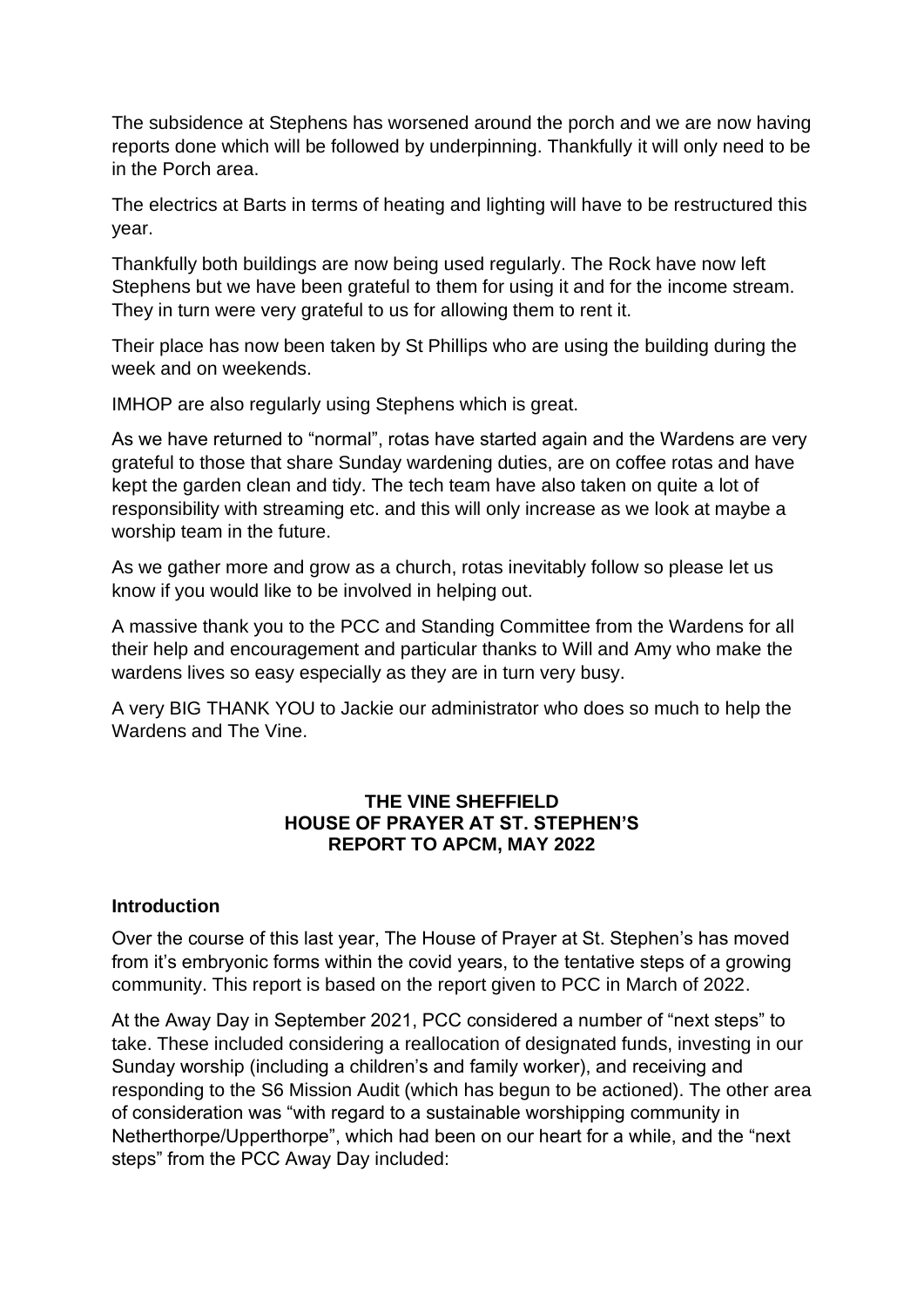*6) To continue the exploration towards developing a "Sustainable Worshipping Community" as a community within the communities of The Vine.* 

*7) To continue the activities of the House of Prayer and attend to some of the minor maintenance needed to improve it's amenity. [Taking into account, for instance, the recently observed subsidence issue at St. Stephen's].* 

*8) To be willing to consider partnerships, as they become possible – with the International Community, and possibly with St. Philip's and others who share a similar ethos.* 

*9) To be willing to imagine a future for St. Stephen's, and to investigate feasibility of refurbishing the flat and other redevelopment.* 

*10) To embrace some of those within the community and vicarage household who are considering being members of The Vine and look to invest in a Worshipping Community in Upperthorpe/Netherthorpe.* 

*11) To be open to consider possibilities for "seed funding" specific activities as they emerge.* 

*12) To join in and pray, and to learn more about missional monastic forms of being church. There are many interesting people and resources that might bless us!*

As with the other areas, there has been some progress in these "next steps."

#### **The Activities and Growing Vision of the House of Prayer**

This is the story that was shared at the PCC Away Day in September: The House of Prayer at St. Stephen's developed from the opportunity for "private prayer" in the pandemic lockdown of November 2020. It has developed into a current expression of *community*, *space*, and *rhythms* during the week.

The developing heart of the House of Prayer is to embrace, experiment with, and explore a way of being a worshipping community that interweaves prayer, worship, discipleship, and mission and activity in an every-moment and every-day way.

It leans into the concept of "new monasticism": Imagine a monastic community of the typical sort of monastery or abbey that we might think of from history; at its core is a rhythm of prayer and worship within the heart and life of each member and in the community as a whole; that life of prayer and worship is naturally expressed in hospitality, care, and outreach.

Now imagine those values expressed within the urban community of Upperthorpe and Netherthorpe, constituted of many different nationalities and young people and students. Imagine those rhythms expressed in a shared space, such as St. Stephen's, and also in family homes, shared-living households, on the streets and in public spaces, and in the lives of individuals. It has a daily rhythm of "breathing in" and "breathing out" with Jesus at the centre of it all; this is the hope and heart for the House of Prayer.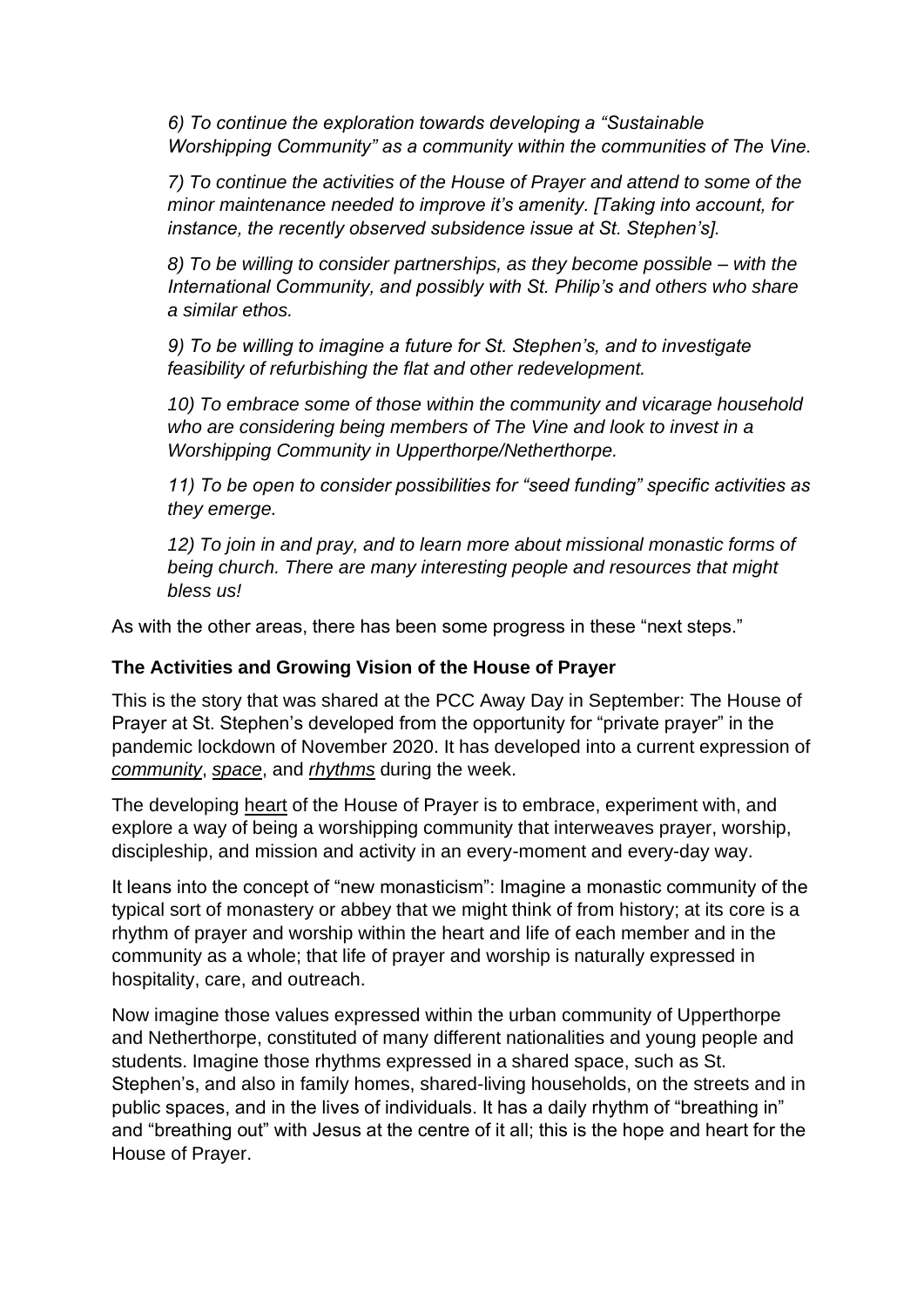These "new monastic" forms of community are a phenomenon within the wider church. They are particularly meaningful for those who have experienced ecclesiastical trauma, or those who simply want to go deeper into community than what they have experienced in "normal" church moments. The community growing around the House of Prayer includes members of The Vine, members of other churches, Christians who find themselves currently without a church "home", and others who are not Christians but who are pondering and considering faith within the community.

At the PCC Away Day we recognised that there was a number of different groups gently exploring what this sort of community might mean; the group of those invested in prayer rhythms at St. Stephen's; the group of (mostly younger) people who are in fellowship in and around the vicarage; and the "international community" in Upperthorpe that had grown out and beyond a small group of another church. We were intent to continue nurturing these relationships. Since then there has been something of a coalescing of this dynamic with the House of Prayer becoming a common touchstone.

This relates to one of the "next steps" identified in September to "*embrace some of those within the community and vicarage household who are considering being members of The Vine."* We have, for instance, welcomed Tim Stewart into The Vine community, and we are blessed by his contributions, including on Sundays. He continues to lead alongside Gill Briggs and Anne Kingstone in holding the rhythms of the House of Prayer. We have also embraced Mahta and Ali, an Iranian refugee couple who live near the Ponderosa, and who have been part of the International Community; they have joined in with some of the rhythms of prayer, and have also been a part of the recent Alpha course. Ali was baptised on Easter Sunday; and together they also want to bear witness to their faith through a marriage service at St. Stephen's.

Another of the "next steps" was to "*learn more about missional monastic forms of being church"*. This has progressed as we have made connections with, and are learning from, other communities of a similar ethos in other places. In particular, a number of those involved in the House of Prayer visited *Urban Abbey*; a community that is at a similar stage, although expressed slightly differently, in Nottingham. We are hoping to be making contact with the Tree of Life community in Leicester shortly. Will & Gill will be travelling to Waverley Abbey in Surrey during the summer.

Bishop Sophie has been a source of encouragement and connection as well. There are ongoing conversations within the diocese that have sprung up from the Ministry Exploration Scheme (of which our own Nick Phoenix is a part) towards learning and formation in similar sorts of community to what is imagined here. Consider the community of St. Anselm that resides at Lambeth.

We have also made contact with the 24/7 Prayer Movement. This movement – founded by Pete Greig of *How to Pray* and the *Prayer Course* – epitomises the heart of vision of this way of being God's people. They are forming a network of likeminded communities, and are willing to nurture, encourage, and provide some accountability within the 24/7 network of prayer communities. Their integrity and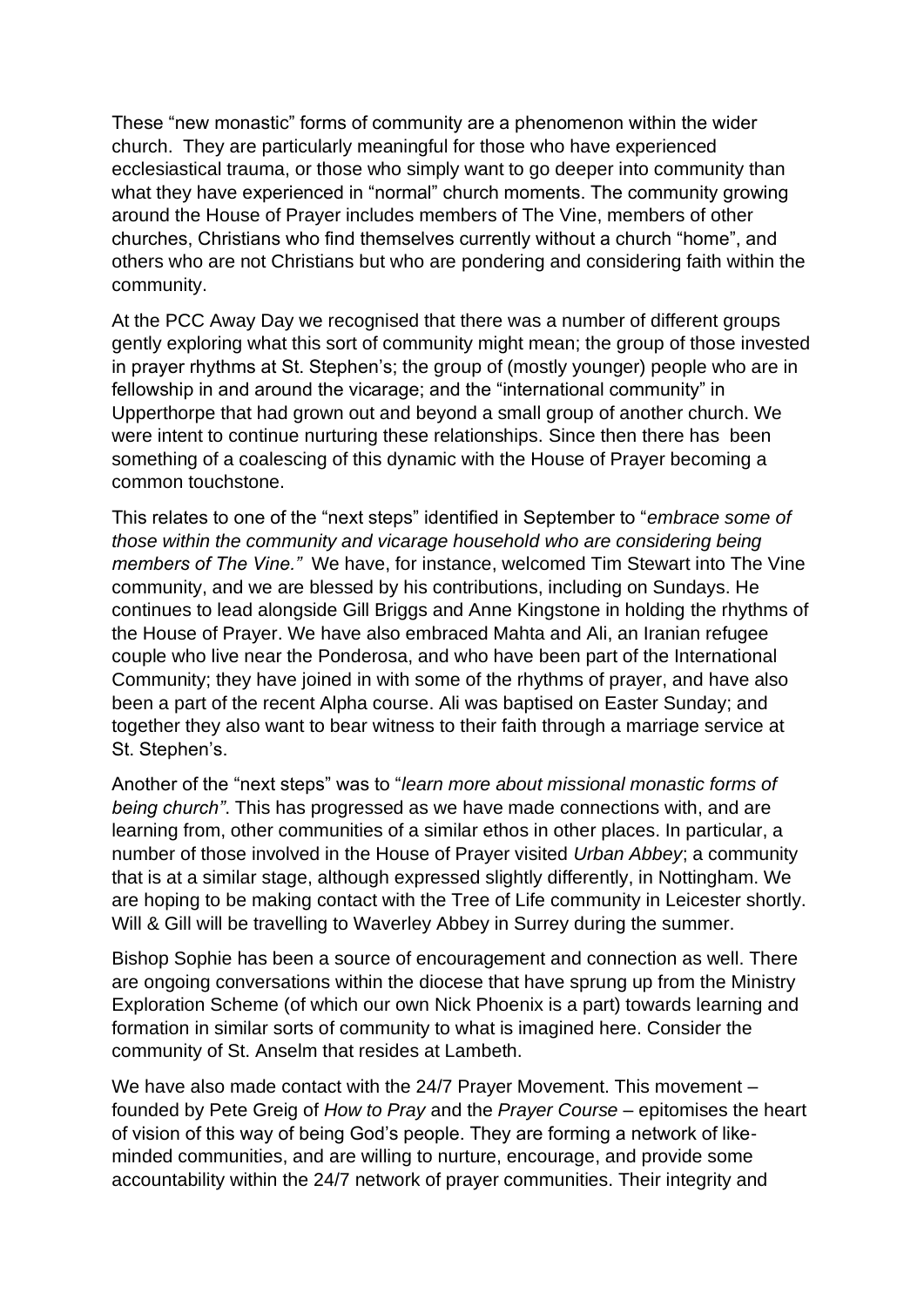reputation is recognised across the wider church, and connection with them builds confidence that a sustainable community can be formed safely and well. The House of Prayer was invited to join in with their "Euro leaders" online conference in early February of 2022 and we joined in from the Upper Room at St. Stephen's.

Will and Gill and other members of the House of Prayer community are also exploring an individual commitment to the "Order of the Mustard Seed" dispersed community. This is slightly alongside the House of Prayer, but it is of a similar ethos and provides ongoing formation, relationship, and training that is relevant.

And finally, for this part, another "next step" was to *"continue the activities of the House of Prayer*" and this has happened. These activities are shaped around *rhythms* which are gently communicated within The Vine's notices and on a Facebook page branded as "IMHOP Sheffield" – *International Missional House of Prayer* reflecting the nature of the Upperthorpe/Netherthorpe community. The ethos is to not *push* the activities through marketing or social media campaigns, but to simply communicate and be accessible. The essence of this mode is to begin in the "breathing in" rhythms and allow growth and movement to naturally well-up, rather than striving for exposure and attention.

In general, these rhythms have included times such as:

TUESDAY – Morning Prayer & Live Worship. This uses liturgical prayer based on material from the Ffald-y-brenin and the Lectio 365 resource. We have come to call the live musical worship *Adoration* and it has been hosted by Tim Stewart and Nick Phoenix. A diversity of people have attended this time, with up to seven or eight in attendance.

WEDNESDAY – Lunch-time Prayer followed by prayer and engagement on the streets. This time is used by another diversity of people – again up to about seven or eight from a range of church experiences. We are finding that some are coming to this time from their workspaces as a way to mark their day. The "Maker's Room" has been used during and after this time as a place for prayerful creativity. The activity on the street includes offering friendship and hospitality, particularly to the homeless, migrants, and students, and doing so prayerfully and seeking the guidance of the Spirit. Nick Phoenix takes a lead in this area.

THURSDAY – Lunch-time prayer. A smaller group (about three to five people) usually meets and uses similar forms of prayer. Like the other times, leadership is shared.

FRIDAY – Most weeks (but not all), the space is open for simple times of quietness and reflection in the afternoon. During Lent, a number of The Vine and the House of Prayer community chose to fast on Fridays and met for lunch-time prayer on this day as well, and this has continued.

MONTHLY ON A FRIDAY EVENING – As a way of expressing hospitality, there is an "Open Table" shared meal held in the hall. This is gently "liturgical meal" with some short prayers to begin, inspired by the concept and worship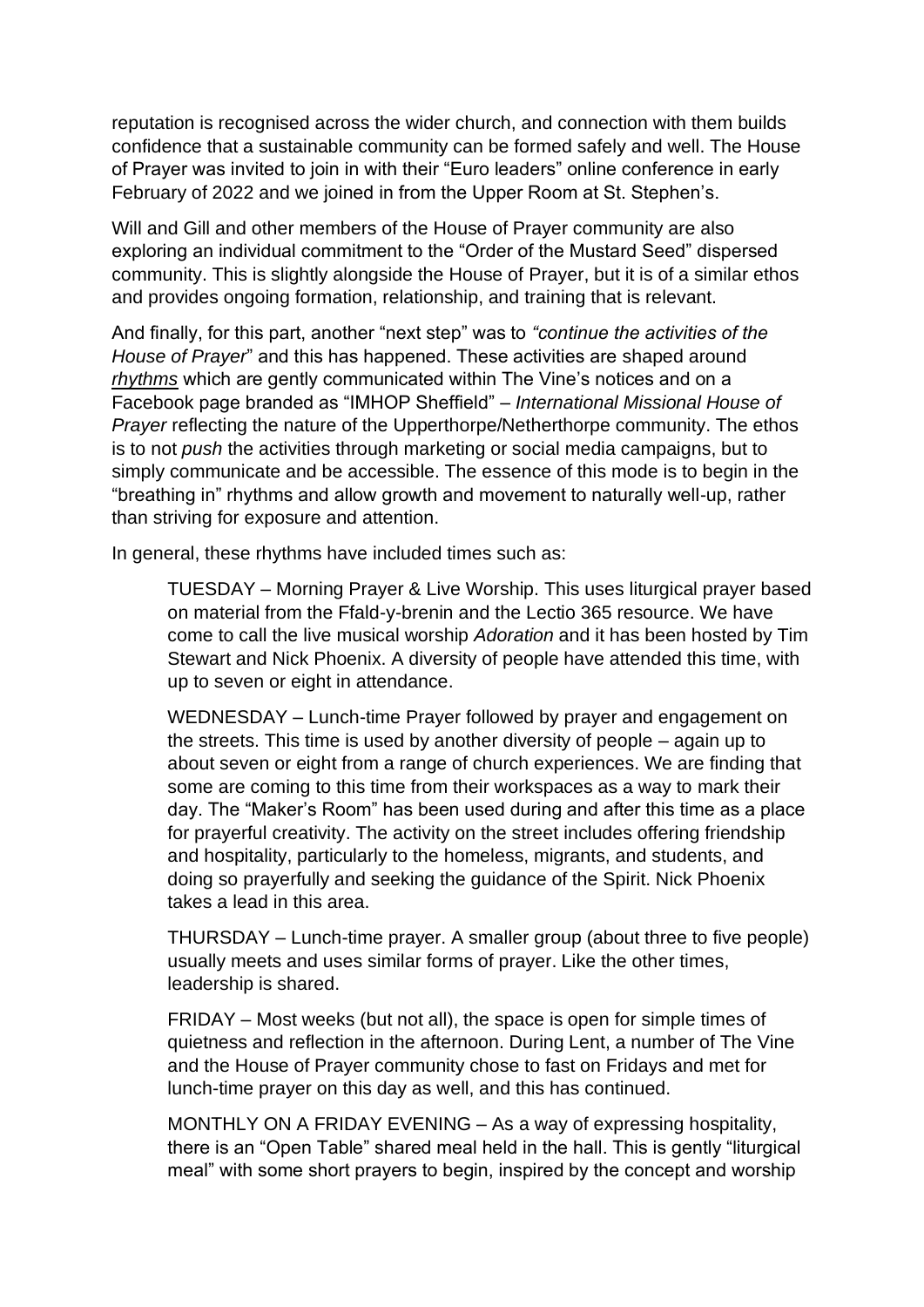of Sabbath, and includes a time to hear the Bible read in the many languages of those who attend. More than half a dozen of these meals have been held at, with about 35-45 in attendance each time. The encouragement is that those who appreciate this time together can host a similar rhythm in their own homes, offering hospitality on the other weeks. We have been blessed to host and serve a wide range of people, Christians from a variety of churches (or none), through to refugees, students, friends, and even neighbours and "random" contacts taking up the offer of receiving hospitality. Again, the hope is that this is a form of gentle engagement, with invitations by word of mouth and through friendship.

"STAND ALONE" TIMES – Including the Week of Accompanied Prayer (organised in partnership with St. Tim's) and hosting a broadcast of the 24/7 Prayer Gathering.

The activity of the House of Prayer is also shaped by the *space* at St. Stephen's. The various rooms (the "living room" for quiet sitting, the "maker's" room for creativity, the "chapel" upstairs for shared praying, the "upper room" for larger gatherings and movement, etc.) are a gift. We seek to offer them to any who would like to use them according to the purpose for which they are set aside; this does not need to be during one of the set rhythms, but at any time of day (or night!) by simply making contact and arrangements. A number of individuals have done this.

In this way the gift of the space at St. Stephen's is not just a gift to The Vine, but to the whole church in the city of Sheffield, and it's a joy and privilege to be able to exercise that hospitality.

There have been a number of groups who have made use of the space, beyond the existing arrangement we have had with The Rock, and the ongoing relationship with St. Philip's. This includes the "Far & Wide" worship collective and "The Way" community, the "emPower" prayer evening, and the Christian Union. These groups share a similar ethos and partnering with them allows us to pursue one of our "next steps" to be *willing to consider partnerships, as they become possible*.

#### **Looking Ahead**

The PCC received a report from the House of Prayer ministry in March and encouraged some gentle next steps in this area of ministry. These included:

#### **A leadership team:**

We are reaching a point where the next steps will require the community around the House of Prayer to have a certain amount of structure. It has been useful to begin recognising a "core group" or "leadership team" that can act as a steering group and be accountable to the parish, as well as providing a clear point of contact, and to facilitate further conversations.

Within the existing community there are a number of individuals who have shown consistent commitment to the operation of the House of Prayer and an alignment with the values and possible ways forward and these have been recognised by PCC: Rev. Gill Briggs, Anne Kingstone, Tim Stewart, Nick Phoenix, Miriam Briggs. Within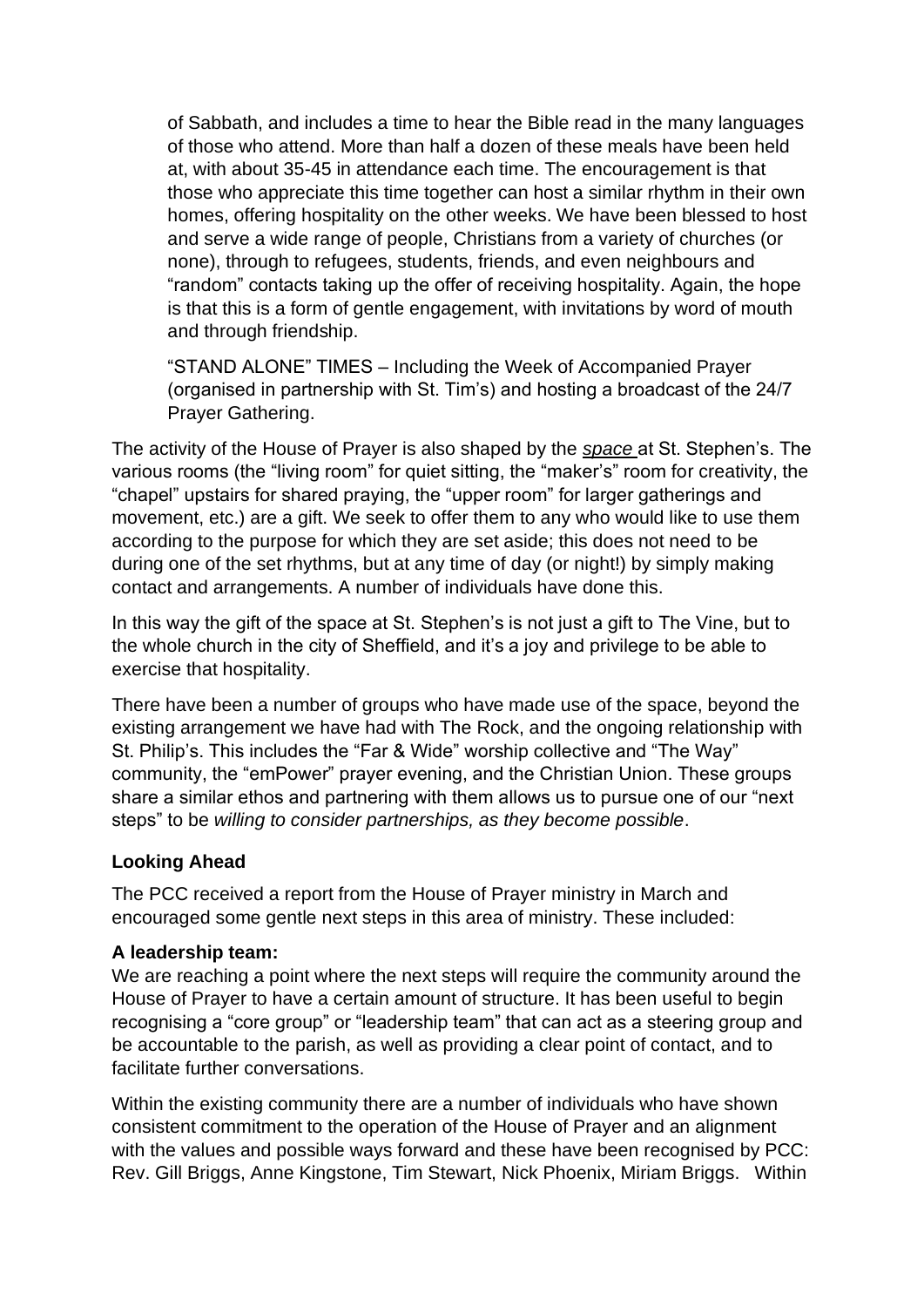the wider community there are others who are committed to the community from outside of The Vine, these include Kath Newton (a member of St. Philip's, and a retired missionary who currently lives at the vicarage) and Lizzie Finney (a student, and a member of The Well).

These are tentative steps. At this stage in the development as a community around the House of Prayer the task is to hasten slowly, always returning to the core of prayer, and releasing and enabling leadership as it emerges.

#### **Other systems:**

The House of Prayer at St. Stephen's is a real asset, in *missional* terms apart from any monetary value. To be able to provide it as a space for other groups to use, for the purpose of prayer and intercession, is a valuable part of our hospitality. This hospitality requires facilitation – ways in which the space can be offered, means for receiving donations in a good, ordered way. These systems are slowly emerging.

The House of Prayer and St. Stephen's are not exactly the same thing. One is a community, and the other is a building. St. Stephen's is a space that can be more than the activities of the House of Prayer; and the House of Prayer community is growing in its heart for Netherthorpe and Upperthorpe more generally. However, the two are intertwined, and can serve to bless each other.

To that end, the vision of a "sustainable worshipping community" in Netherthorpe and Upperthorpe can inform one of the "next steps" from the Away Day which was to be *willing to imagine a future for St. Stephen's, and to investigate feasibility of refurbishing the flat and other redevelopment* and we are excited for the conversations that might emerge around this.

We are also mindful, looking ahead, of the likelihood of significant conversations emerging with regard to possible partnerships that align with the House of Prayer vision. We hope to continue conversations with St. Philips, who are also located at St. Stephen's. We are also aware of an early conversation within the Diocese about the establishment of a vocational and formational program for younger people, that would align with the IMHOP vision, and which could possibly make use of the space at St. Stephen's.

Please do continue to pray for the House of Prayer, and feel free to make use of the space at St. Stephen's. We have a growing heart for holistic community, manifesting the kingdom of God in Netherthorpe and Upperthorpe. The mode of pursuit is an aspect of the mission: to seek first his face, to embrace whatever fellowship and connection emerges, and to follow in obedience and faith.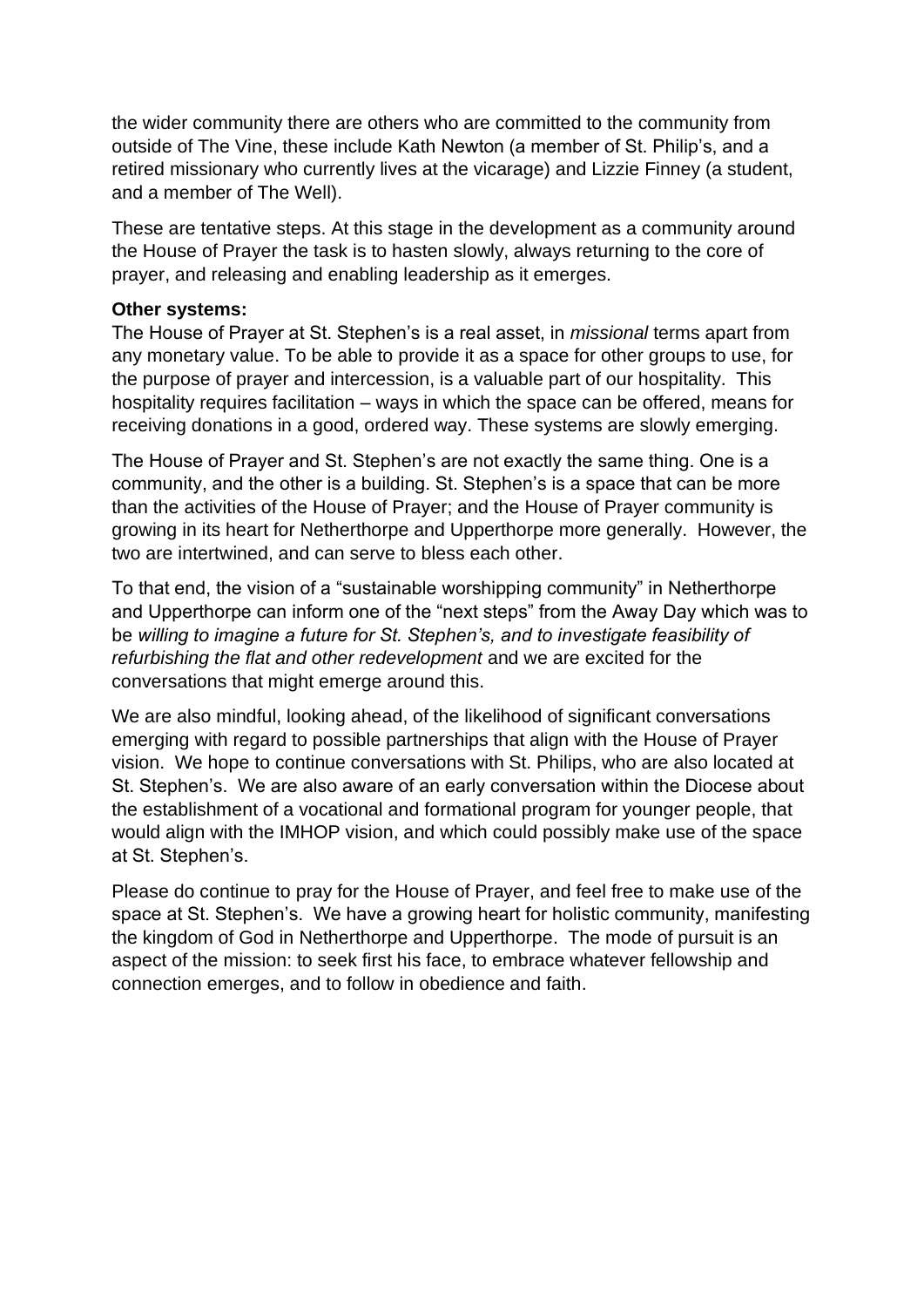#### **Deanery Synod Report**

My Second year as Deanery Synod representative for The Vine has passed. The Synod has met both in person and over zoom.

The meetings have covered several subjects over the year including Living in Love and Faith, Eco Churches and als a chance to catch up with news from other churches in the deanery (as well as share our own.

I look forward to continuing in the role over the next year.

Steve Hill

"There were 56 on the electoral roll last year. 25 were resident in the parish and 31 outside the parish.

0 have been removed from the roll and 3 have been added.

There are now 59 on the electoral role. 25 are resident in the parish and 34 outside the parish."

Dave

#### **Alpha Report**

Alpha ran for 10 weeks from  $24<sup>th</sup>$  October to  $9<sup>th</sup>$  February with a 2 week break for Christmas and included a meal, a song of worship, a talk using the Alpha video and table discussions. Across the 10 weeks, we saw 8 guests engage with the course from a wide range of different demographics, which was really cool as it seemed to really represent the wide diversity of the body of Christ, and it seemed like the majority of the guests really grew deeper in their faith. The course included a Holy Spirit with extended space for worship and prayer ministry, and although there were lower numbers, the guests and leaders who were there seemed to really encounter God and have space to be ministered to. One story that particularly touched me from the day was one of the guests really felt like an embrace of love of God hugging her. Another encouragement was that as we prayed as a team beforehand, we had a sense that somebody might have kidney stones that they could receive prayer for- it turned out one of the guests did have pain in their kidneys which they were able to receive prayer for before getting it checked out by a doctor, and so was an encouragement to her how much God knew and cared. The most exciting thing about the course was that although the fruit seemed more hidden at the time, 4 of the guests after the Alpha course finished decided they wanted to be baptised on Easter Sunday at St Bart's, which was super encouraging to see the continued hunger and desire of the guests to go all in for Jesus beyond Alpha.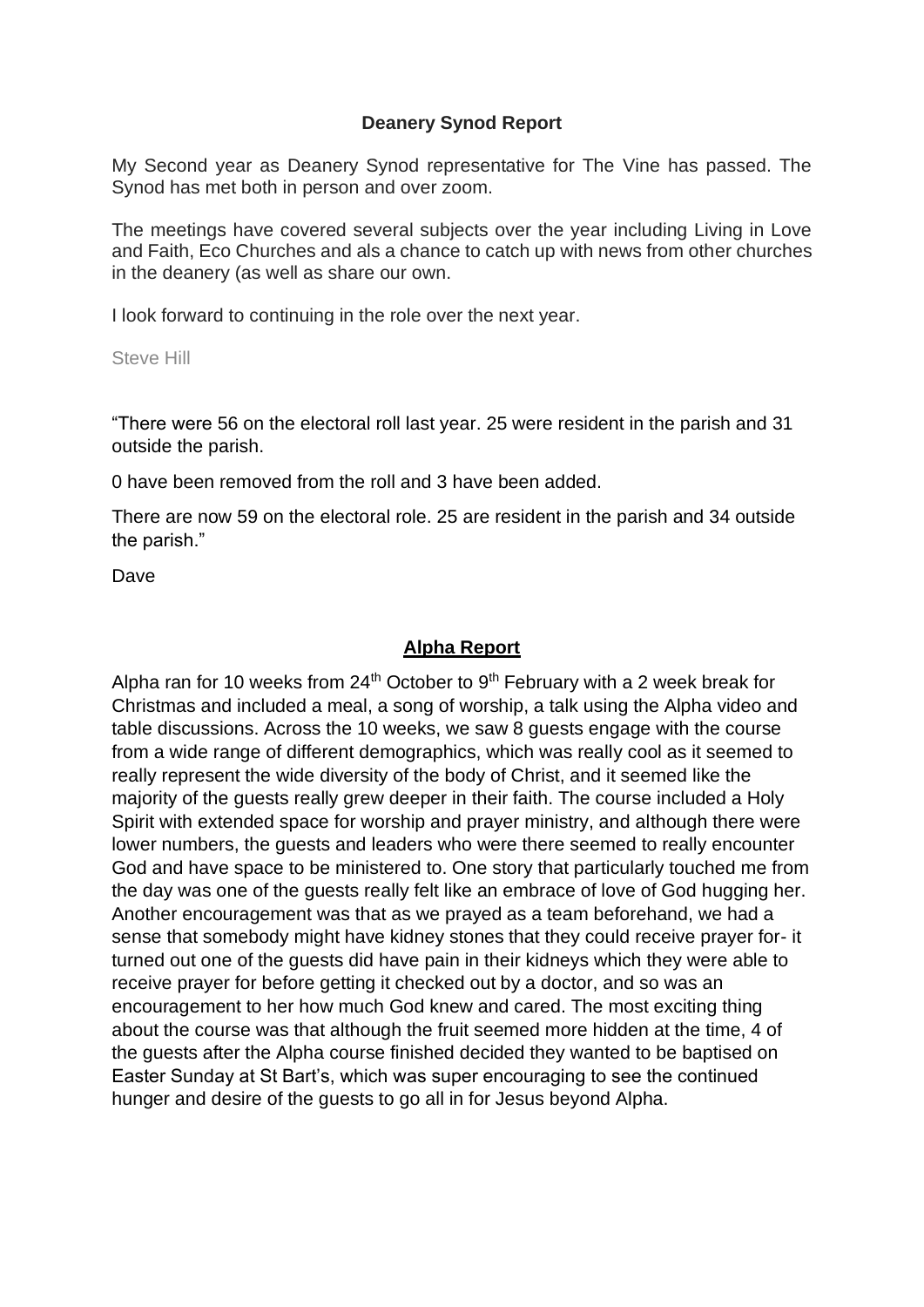#### **Internship Report**

As part of my internship, it has been a joy to be involved and gain experience in a variety of different ministries. My experience has included being involved in the weekly ministries at St Tim's such as Tuesday Social Club, Wednesday Lunch Cub as well as some youth work including Quest and the connect group Bible studies. These have been in learning how to interact with all kinds of people from different backgrounds. I've also been able to grow in communication and speaking through preaching at morning and evening services, leading and planning services and Vinelight Daily morning devotionals at both the Vine and St Tim's and I feel like I have both learnt and grown so much in learning how to communicate well and knowing my audience well to discern what they might need to hear, as well as working on structure and delivery. As well as getting involved in general church life such as staff meetings, men's breakfast etc. and gaining insight behind the inner workings of church life, one of my key projects was organising and running an Alpha course, giving me skills in organising and planning and working out how best to facilitate and host an environment for people to encounter Jesus. Another project I was also slightly involved in helping to plan was the Crookes Holiday Club for children during the Easter Holidays including giving a talk and helping to plan some activities, which to be honest was probably more out of my comfort zone of ministries I'm used to. My time has also been spent within the House of Prayer and being involved in the prayer rhythms there and one of my projects has also been helping to pioneer going put to chat with and pray with people on the streets. This has been one of my highlights, particularly as I feel a strong calling to evangelism and outreach, and simply connecting with and building bridges with people is something I would like to develop and grow further. Living within the missional community in the vicarage has been such a privilege as I have learnt so much and gained insight into what generous hospitality looks like, simply journeying alongside people and being family together. Other ministry experiences have included meets up with people such as regularly visiting an elderly women part of our church community and meeting up with a homeless man we became acquainted with. It's been such an enriching year seeing ministry from a lot of different angles, and being able to discern more the areas I feel most called to such as outreach and evangelism, preaching and ministry among the poor and broken such as homelessness, and it's been amazing to have had the freedom to step out and have a go and am so thankful for how much I have been invested in and taken a risk on in order to help raise me up and grow me into all that Jesus desires for me.

#### Care Home Settings

Since November 2021 Charles and myself together with Tina and Pauline have been delivering Godly Play on a monthly basis in two separate local Care homes, Moorend Place and Burnt Tree Croft.

We have been warmly received and appreciated by both residents and staff in both settings, sometimes family members who are visiting relatives choose to join us too.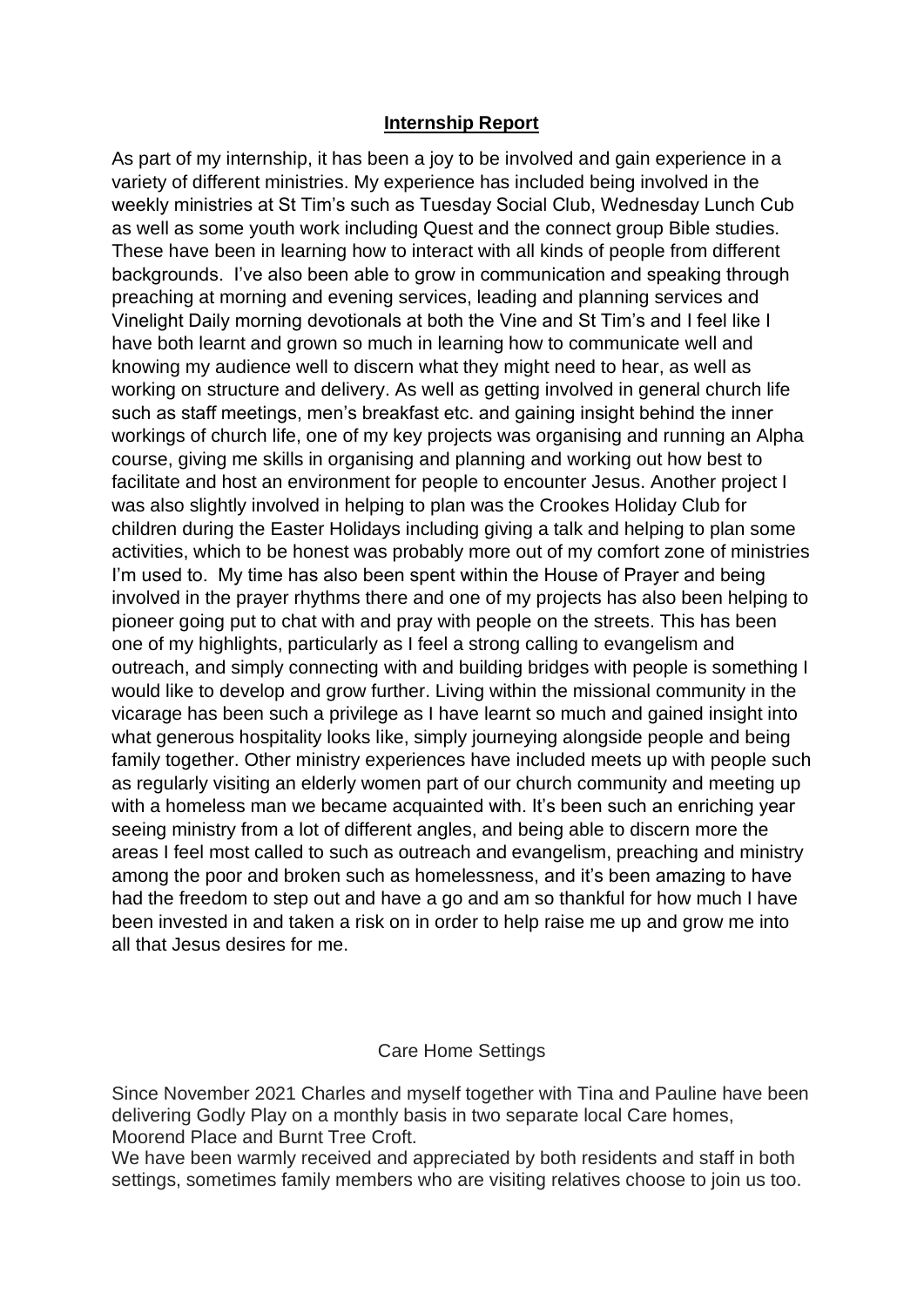During the session we pray together, sing hymns have the story and even manage a little wondering!!!

Residents particularly enjoy singing and using percussion instruments. Serving God in this way is such a joy and so rewarding to be able to support people on their faith journey who can no longer get to church. Every visit is unique and brings blessings of it's own, thank you Will for encouraging us to start it up again. We look forward to the year ahead trusting God will continue to Bless and enrich us through this ministry.

Sue Hurle

## **Audit Action Group - APCM Report 2022**

We live in times of great need across our city, our nation, and the wider world. But these are also times of great opportunity to work with God to build his Kingdom and share his Gospel, conscious though we are of our own flaws and weakness! Yet we preach not ourselves, but Jesus Christ as Lord – as St Paul reminds us!

As the Vine has been coming out of Covid restrictions and beginning to wake up to the new reality of being church in mid-21st century UK, we have been very conscious of our need to ask God for guidance as to how we can be actively "salt and light" to our local community in these challenging times, compassionate and transformative.

A Local Community Audit was commissioned to help with the process of discerning God's will for the way forward, and the Audit Action Group was then formed and tasked with seeking to help the church implement the findings of the Audit – as presented to the PCC in November 2021.

Here is a summary of the findings of the Audit group, in a leaflet given to the wider church family:

- 1. We have identified that one possible way forward for the Vine might be to use its buildings and grounds to host and run various activities, thereby become a community hub.
- 2. We have also identified that we need to build relationships and work with the schools
- 3. Work collaboratively with other agencies and churches working in the area
- 4. To develop a volunteer-base to expand hub activities, recruiting from the local community.
- 5. Employing a community worker to coordinate volunteers and disciple church members in outreach
- 6. Good communication and the regular use of leaflets will be a vital for future ministry
- 7. For some church members to become actively involved in supporting local initiatives, seeking to be 'salt and light' there.

Including in the concluding section of the report summary, it was stated…

"We need to start outreach again. We cannot wait until we are in a perfect place spiritually and organisationally. Without this we will become increasingly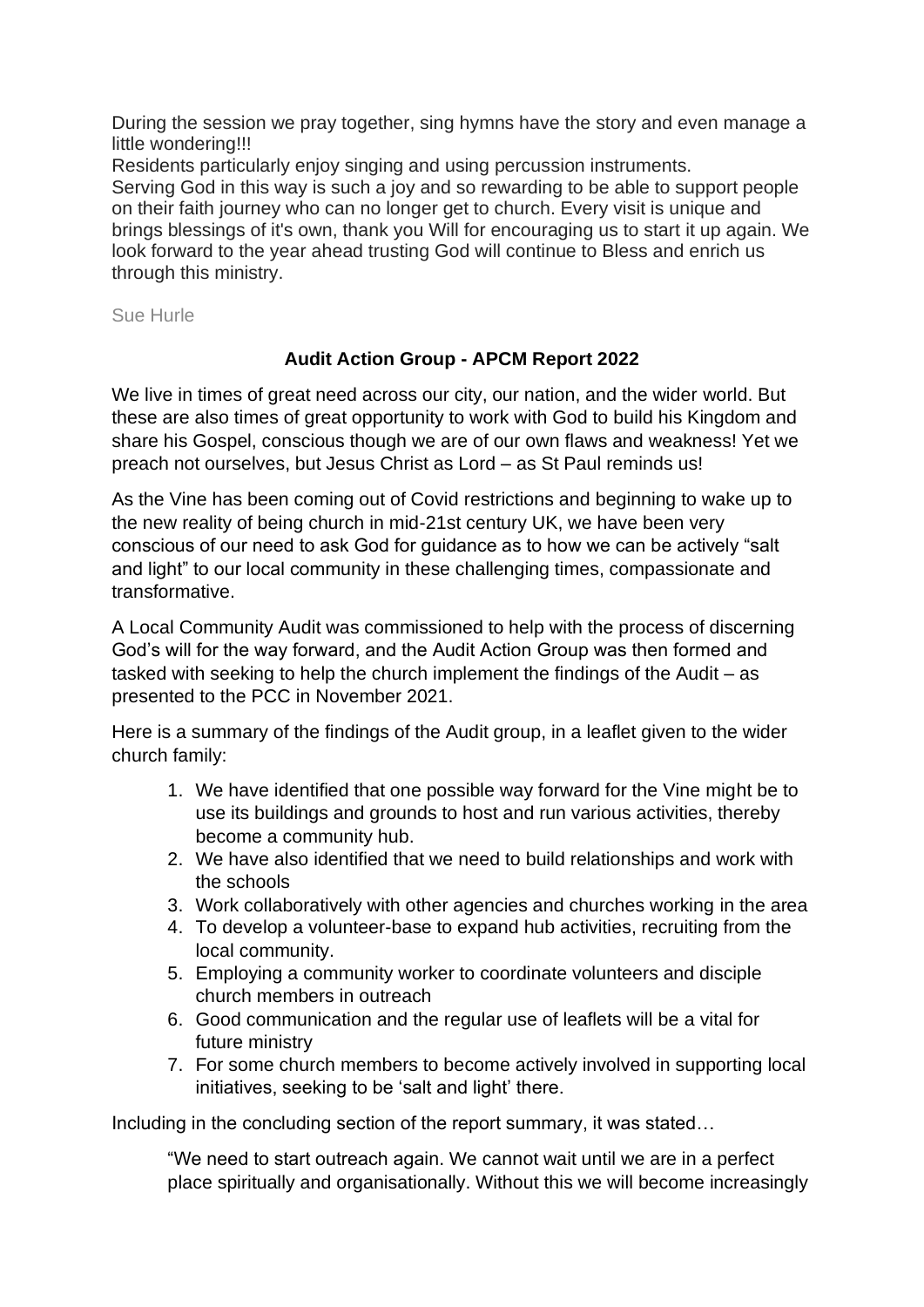irrelevant. This needs to be done prayerfully and with a view to showing God's kingdom at work. It also needs to start with the church community working together to achieve this.

"Two small things we could work towards:

• A regular coffee morning aimed at the elderly. This could be a lightweight activity to allow us to get our building open again during the week and start to work on one of the critical needs of the community.

• A Pancake Party. This has been a regular and well received community activity. This could continue as an 'event' team for future festivals."

The Audit Action Group was convened at the beginning of 2022, and part of its remit was to work towards these ends. Its original membership comprised Steve Hill, Tina Powell-Wiffen and Phil Townsend as chair. Vicki Neave joined us soon afterwards.



We set about seeking to organise the two "small things" identified above - the Pancake Party and the Coffee Morning - and in so doing have begun to fulfil, by the Grace of God, six out of the seven findings in the audit summary. "Employing a Community Worker" is the only possibility we haven't actioned – as yet!



 Another priority identified was to explore the possibility of using our extensive gardens and grounds as a base for a Community Garden Project. Local people have already shown an interest, and there is plenty of potential for developing allotment-type gardens, full of fruit, veg and flowers! St Tims has already begun their own monthly Garden Church on Morley Street, and we might pick their brains on this! Certainly, there is potential for communal workdays and community meals shared together, sometimes with acts of worship to celebrate the beauty of God's Creative and redemptive Power! We are soon to have initial conversations about this to consider various options…

Bearing in mind the likelihood of increasing number of Refugees and Asylum Seekers, it may also be possible to re-visit the "Community Meal" idea with at least the occasional meal organised as an act of hospitality and welcome, alongside the existing plans for Welcome Boxes.

**BUT**… having potential is one thing – fulfilling it is quite another! That is why the other (equally important) task of the Audit Action Group is to prayerfully consider ways to encourage greater "spiritual enthusiasm" in our Church. Meaning what? In the Liturgy for "Morning Prayer", one the of prayers states, *"As we rejoice in the gift of this new day, so may the light of your presence, O God, set our hearts on fire with love for you, now and for ever."* If our hearts are really **on fire with love for God** it's likely we will want to give ourselves generously, joyfully and tirelessly in his service! And we will also want the whole world to know about how great our God is!

The Audit Action group is not seeking to drum up support for coffee mornings, etc. We believe what is needed is **for all of us** to hunger and thirst for an encounter with